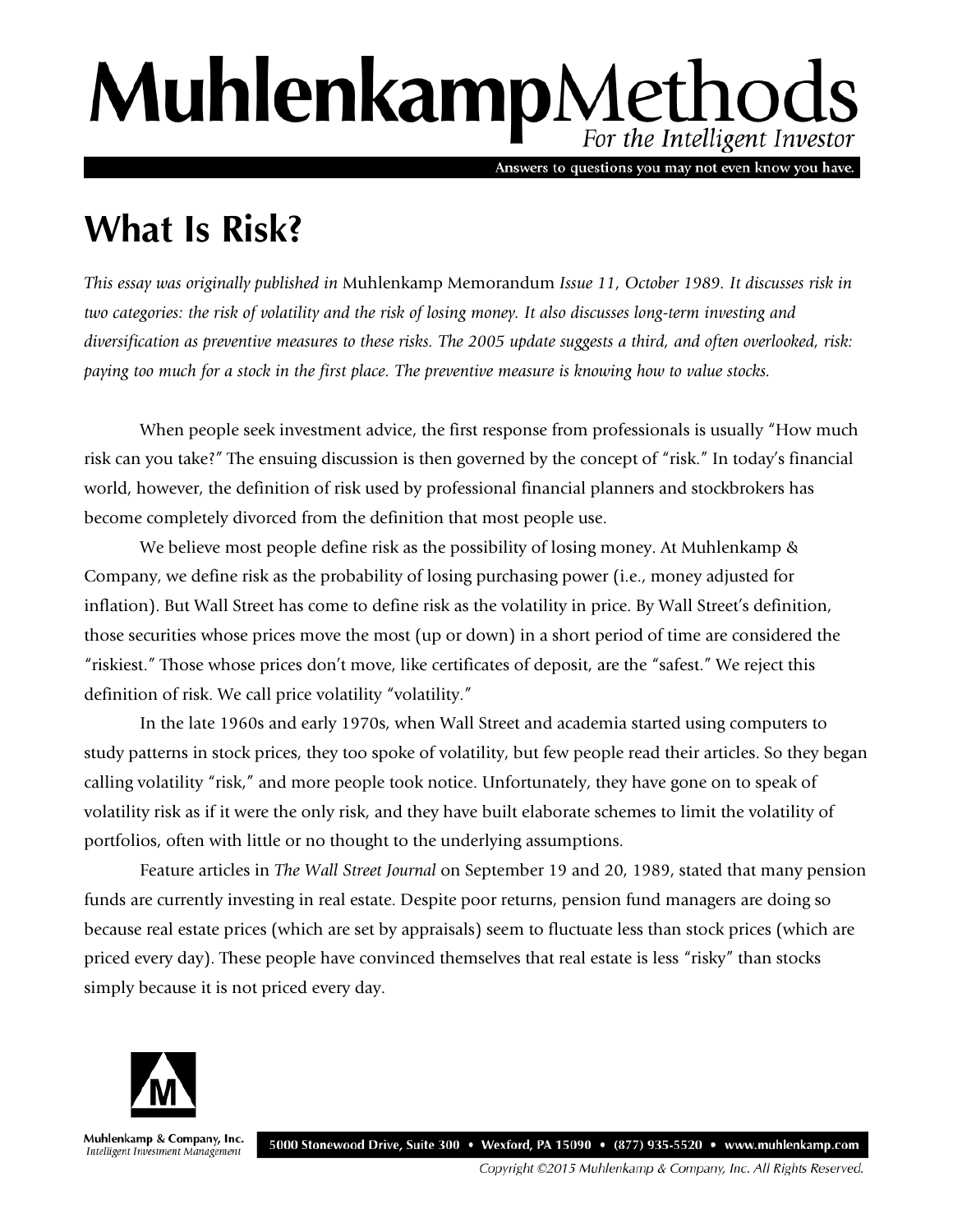#### **Expanding Your Horizons**

We would like to make several points:

The first consideration in investing is time horizon. Most investors, like most businesspeople, should have a time horizon of at least three years—the minimum time for long-term dynamics to come into play. Pension funds have horizons best measured in decades. For a pension fund to worry about how much the prices of its assets fluctuated in 1987 makes about as much sense as a farmer worrying about how much his crops grew in February or a ski shop owner worrying about his July sales. For both these businessmen, a year is the minimum period of measurement, and since each can expect two or three poor years in a decade, a three- to five-year period is the more appropriate minimum. The same is true of pension funds.

Pension funds should truly be long-term investors. Yet Wall Street's concentration on the "risk" of volatility has pension funds focusing on *quarterly* returns. (The longest base we have seen for the measurement of volatility is one year.) The real irony is that these same pension funds are overseen by businesspeople who know that in their business the appropriate time frame for measurement is at least three to five years. We have seen any number of astute businesspeople who manage their companies for long-term real growth in value but manage their pension funds by criteria that are short-term and artificial.

For 20 years, we have watched corporate management invest pension funds in a manner that is the opposite of what they were currently doing in managing their companies. They continue to do so today. To improve their corporate returns, many companies are currently selling real estate and buying back stock. Their pension plans are simultaneously doing the exact opposite (buying real estate and selling stocks). Obviously, they're using different criteria in evaluating these assets. We fail to understand why.

 Many people are impressed with the money they make on their houses. They price their houses once every five or 10 years and are perfectly willing to wait six months to get a fair price when selling. Warren Buffett has said he wouldn't care if they closed the stock market for two years. Peter Lynch says the market (i.e., daily prices) is irrelevant to investing. Both individuals have great investment records. So the answer seems to be, if you want to get rid of the "risk" of volatility, don't price your portfolio so often. We don't understand why pension funds are happy with their real estate investments, but not with their company (stock) investments.



Muhlenkamp & Company, Inc. 5000 Stonewood Drive, Suite 300 • Wexford, PA 15090 • (877) 935-5520 • www.muhlenkamp.com Intelligent Investment Management

Copyright ©2015 Muhlenkamp & Company, Inc. All Rights Reserved.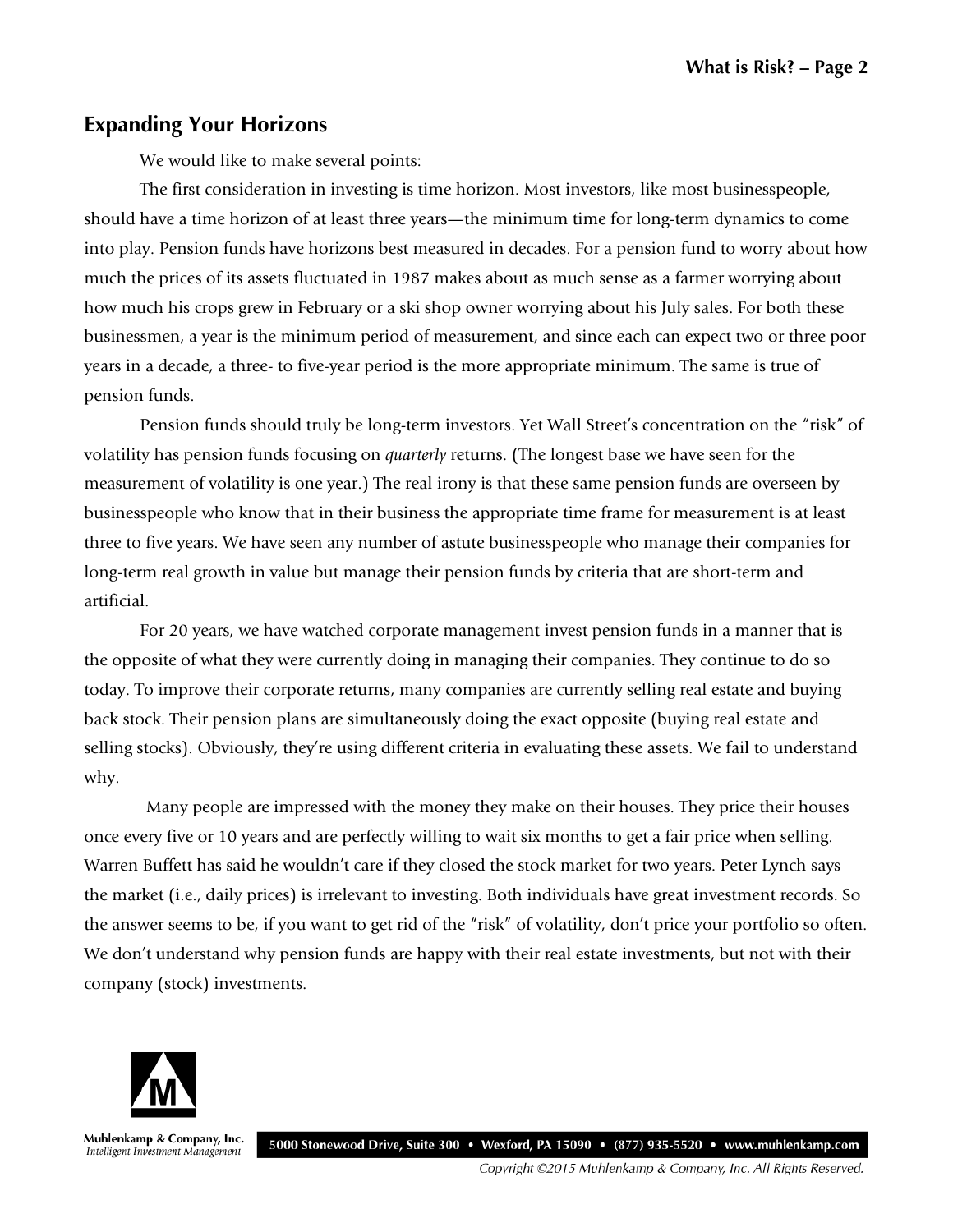A caveat: volatility is a risk. If you had to sell on October 19, 1987, either for financial or psychological reasons, it was a very important risk. But the solution is to not get into a position where you have to sell in a short period of time. Any businessman, whether a farmer or a ski shop owner, who didn't keep enough working capital to get through the slow season, would be called a fool. Any investor who invests money needed for groceries in the next few months will soon be called needy.

To succeed as an investor, you must adopt the attitude and time perspective of a businessperson, not that of an hourly employee. What we tried to point out in our "Inflation Time Bomb" essay is that the securities whose prices are least volatile in the short term are most likely to cost you purchasing power in the long term. Conversely, those assets that are most likely to enhance your purchasing power long term are often most volatile in price short term. Wall Street's focus on the short term and faulty definition of "risk" lead most people to invest in ways that are counter to their long-term financial goals.

#### **Diversifying for Maximum Return**

The second parameter in the discussion of risk is the possibility of losing money. Any investment asset has the possibility of losing money, even though the probability of gain is high. That's the reason for diversification. But this does not mean you should diversify into poor investments.

A financial planner might tell you that if you have stocks, bonds, real estate, mortgages, and commercial paper, you are diversified. But he's looking at pieces of paper, not the companies (and people) behind them. We will tell you that if your real estate is under a Sears store, your mortgage is on the Sears store, your stock is in Sears, your bonds are Sears bonds, and your commercial paper is with Sears, you are not diversified! You simply have several pieces of paper with the same name on them. And Sears management is working to minimize your return on four of these five pieces of paper. Why would you want management working against you?

We believe you are much more diversified if you invest in good companies in five different industries. Finally, put the management of these companies to work for you instead of against you; own their common stock.



Muhlenkamp & Company, Inc. Intelligent Investment Management

5000 Stonewood Drive, Suite 300 • Wexford, PA 15090 • (877) 935-5520 • www.muhlenkamp.com

Copyright ©2015 Muhlenkamp & Company, Inc. All Rights Reserved.